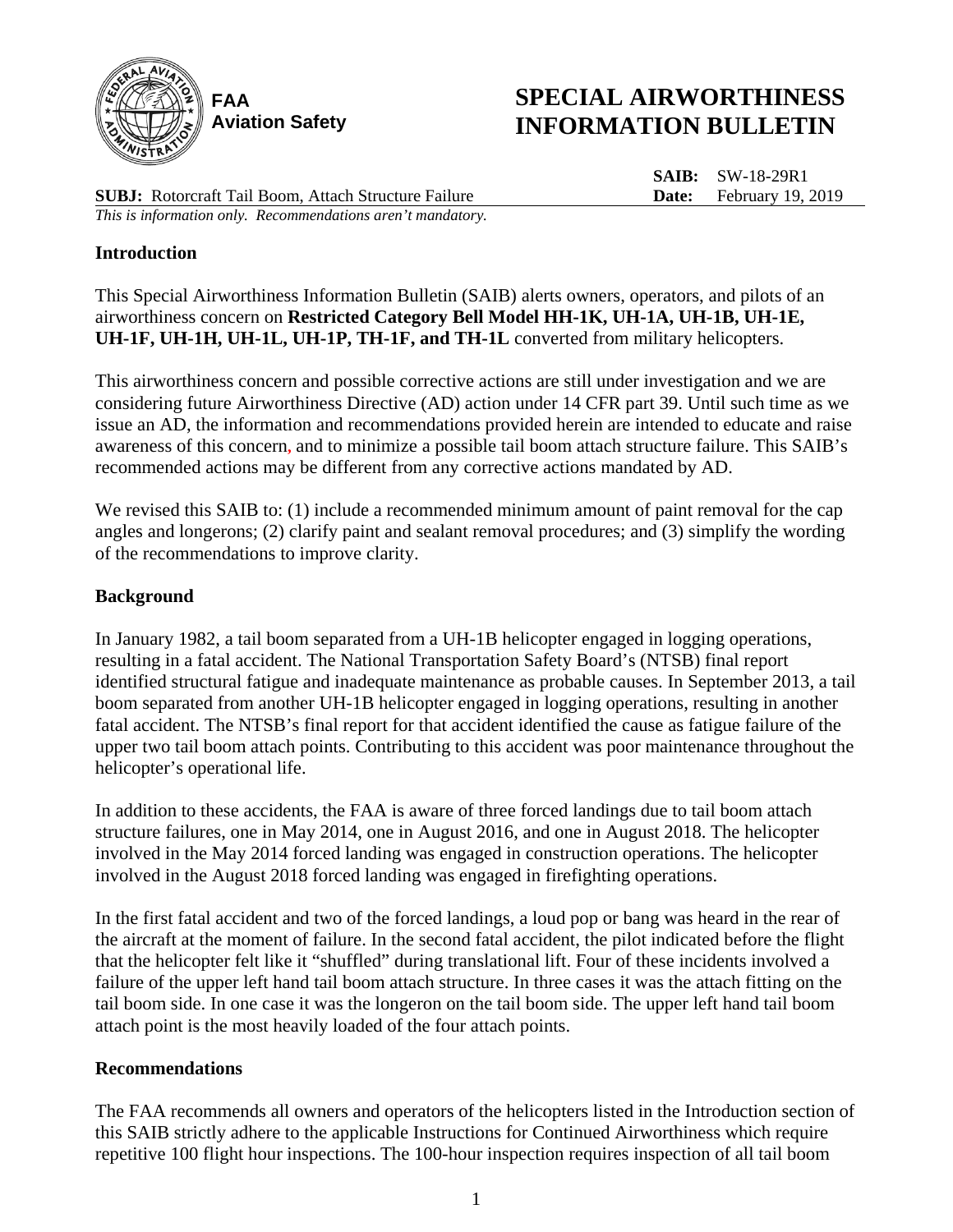attach structure (four locations, both fuselage and tail boom side) for cracks, bond separation, corrosion, damage and the attach bolts for security.

We further recommend the following procedures to supplement the Instructions for Continued Airworthiness. Remove paint and stray sealant and clean the attach fittings (tail boom and fuselage side). Remove paint and stray sealant and clean the cap angles, forward of the fuselage fittings, and the longerons, aft of the tail boom fittings, for at least 4 inches beyond the end of the fittings. It is only necessary to remove the topcoat; primer may be left in place and edge and fillet sealant may be left in place. Reapply any removed primer and edge and fillet sealant following the inspection. Use a borescope to inspect the visible surfaces of the attach structure. A borescope facilitates a closer examination, as the tail boom side structure is difficult to access. The upper right hand tail boom side attach fitting is located behind a tail rotor pitch control rod. On the fuselage side, particular attention should be given to the fitting section through the rivets closest to the attach bolt, and the cap angle and cap angle rivets next to the fitting, as failures in these areas are more common. On the tail boom side, particular attention should be given to the fitting section through the rivets closest to the attach bolt, as failures in this area are more common. Smoking rivets are also an indicator of attach point issues.

For helicopters which engage in heavy lift operations, we also recommend the upper left hand attach fittings, cap angle**,** and longeron be inspected every 20 flight hours per the procedures in the preceding paragraph. The upper left hand attach structure is the most critical as it is subjected to the heaviest loads.

Finally, if a loud noise (typically a "pop" or "bang") is heard in the rear of the aircraft during flight, we recommend minimizing hovering, slow flight, and pedal turns; reducing power when possible to avoid left pedal input; jettisoning external loads (if present) as soon as possible; and landing the helicopter as soon as possible. If an external load must be landed, perform a forward descent until load touches down.

### **For Further Information Contact**

Richard Thomas, Aviation Safety Engineer, Denver ACO Branch, East 68th Avenue, Room 214, Denver, Colorado 80249; phone 303-342-1085; fax 303-342-1088; e-mail [richard.r.thomas@faa.gov.](mailto:richard.r.thomas@faa.gov) If Mr. Thomas is unavailable, please contact the Denver ACO Branch directly; office phone 303-342- 1080; email 9-Denver-Aircraft-Cert@faa.gov.

### **For Related Service Information Contact**

The attachment below contains restricted category type certificate (TC) holder contact information. For surrendered TCs, contact the cognizant ACO Branch or the Aviation Safety Engineer listed above.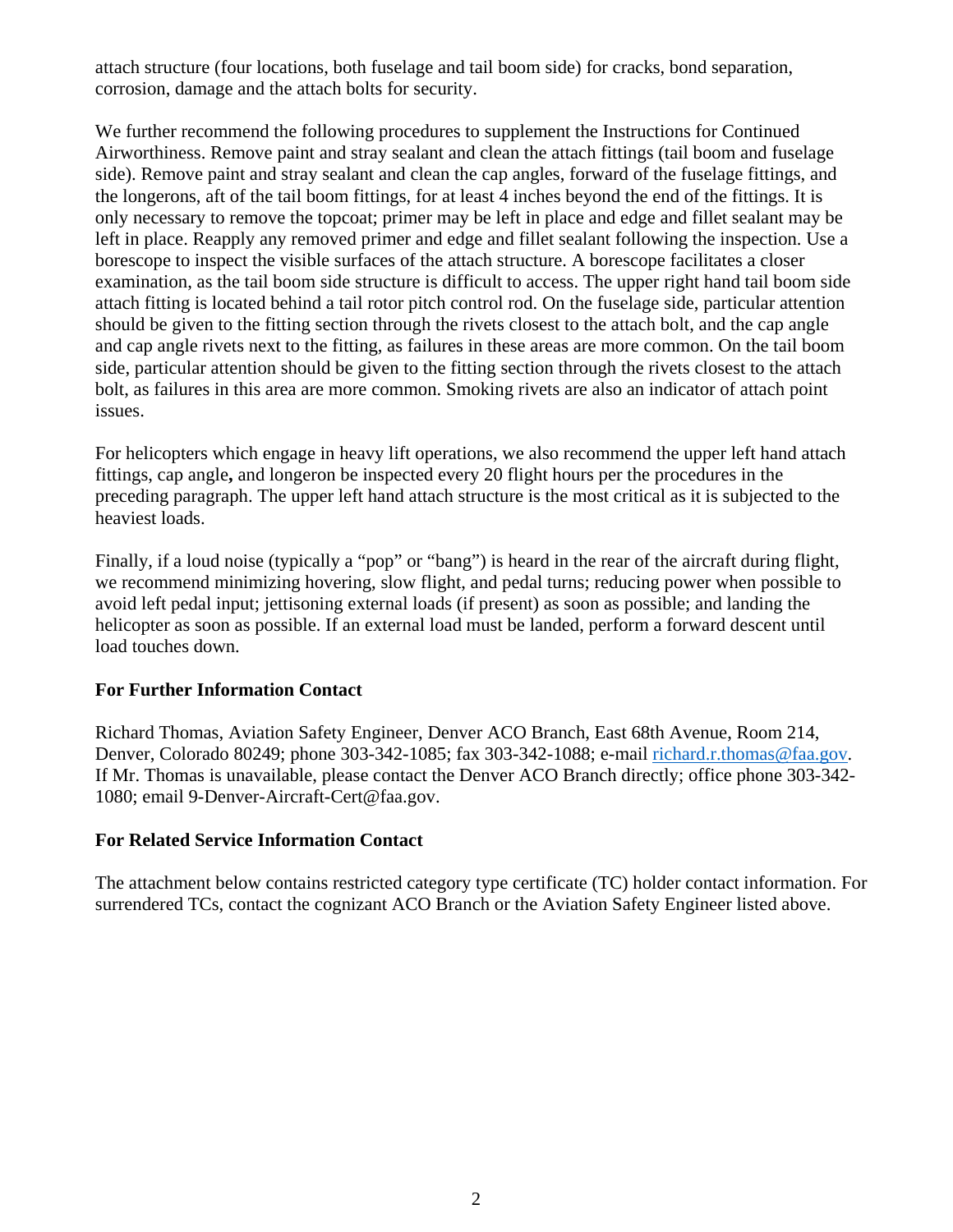## SAIB Attachment

| TC<br><b>Models</b>                                            | <b>DAH Address</b>                                                                                                       | <b>Phone Number</b> | Email                                       | Website                                  | <b>ACO</b>  |
|----------------------------------------------------------------|--------------------------------------------------------------------------------------------------------------------------|---------------------|---------------------------------------------|------------------------------------------|-------------|
| H1RM<br>$UH-1B$                                                | San Joaquin Helicopters<br>1407 South Lexington Street<br>Delano, CA 93215                                               | $(661)$ 725-1898    | info@sjhelicopters.com                      | http://www.sjhelicopters.com/            | Los Angeles |
| H3NM<br>$UH-1B$                                                | Rotorcraft Development<br>Corporation<br>PO Box 430                                                                      | $(207)$ 329-2518    | certification@rotorcraftdevelopment.<br>com |                                          | Denver      |
| H5NM<br>$UH-1E$<br>$UH-1L$<br>$TH-1L$                          | Corvallis, MT 59828                                                                                                      |                     |                                             |                                          |             |
| $HH-1K$<br>H <sub>12NM</sub>                                   |                                                                                                                          |                     |                                             |                                          |             |
| $UH-1F$<br>$UH-1P$<br>$TH-1F$                                  |                                                                                                                          |                     |                                             |                                          |             |
| H13WE<br>$UH-1B$<br>$UH-1H$                                    |                                                                                                                          |                     |                                             |                                          |             |
| H <sub>3</sub> SO<br>$UH-1A$<br>$UH-1B$<br>$UH-1H$             | Richards Heavylift Helo, Inc.<br>1181 Osprey Nest Point<br>Orange Park, Florida 32073                                    |                     |                                             |                                          | Fort Worth  |
| H <sub>4</sub> N <sub>M</sub><br>$UH-1L$<br>$TH-1L$<br>$UH-1E$ | Bell Helicopter Textron Inc.<br>P.O. Box 482<br>Fort Worth, TX 76101                                                     | $(817) 280 - 2011$  |                                             | http://www.bellflight.com/               | Fort Worth  |
| H <sub>5</sub> SO<br>$UH-1B$                                   | International Helicopters, Inc.<br>2900 14th Street<br>North Naples, Florida 33940                                       |                     |                                             |                                          | Atlanta     |
| H <sub>6</sub> SO<br>$UH-1B$<br>(SW204)<br>$UH-1H$<br>(SW205)  | Southwest Florida Aviation<br>International, Inc.<br>28000-A9 Airport Road, Bldg. 101<br>Punta Gorda, Florida 33982-9587 |                     |                                             |                                          | Atlanta     |
| H7NE<br>$UH-1F$<br>$TH-1F$<br><b>R00010SE</b>                  | Tamarack Helicopters Inc 2849<br>McIntyre Rd, Stevensville, MT<br>59870                                                  | $(406)$ 777-0144    | thimt204@yahoo.com                          | https://www.tamarackhelicopters.<br>com/ | Seattle     |
| $UH-1H$                                                        |                                                                                                                          |                     |                                             |                                          |             |